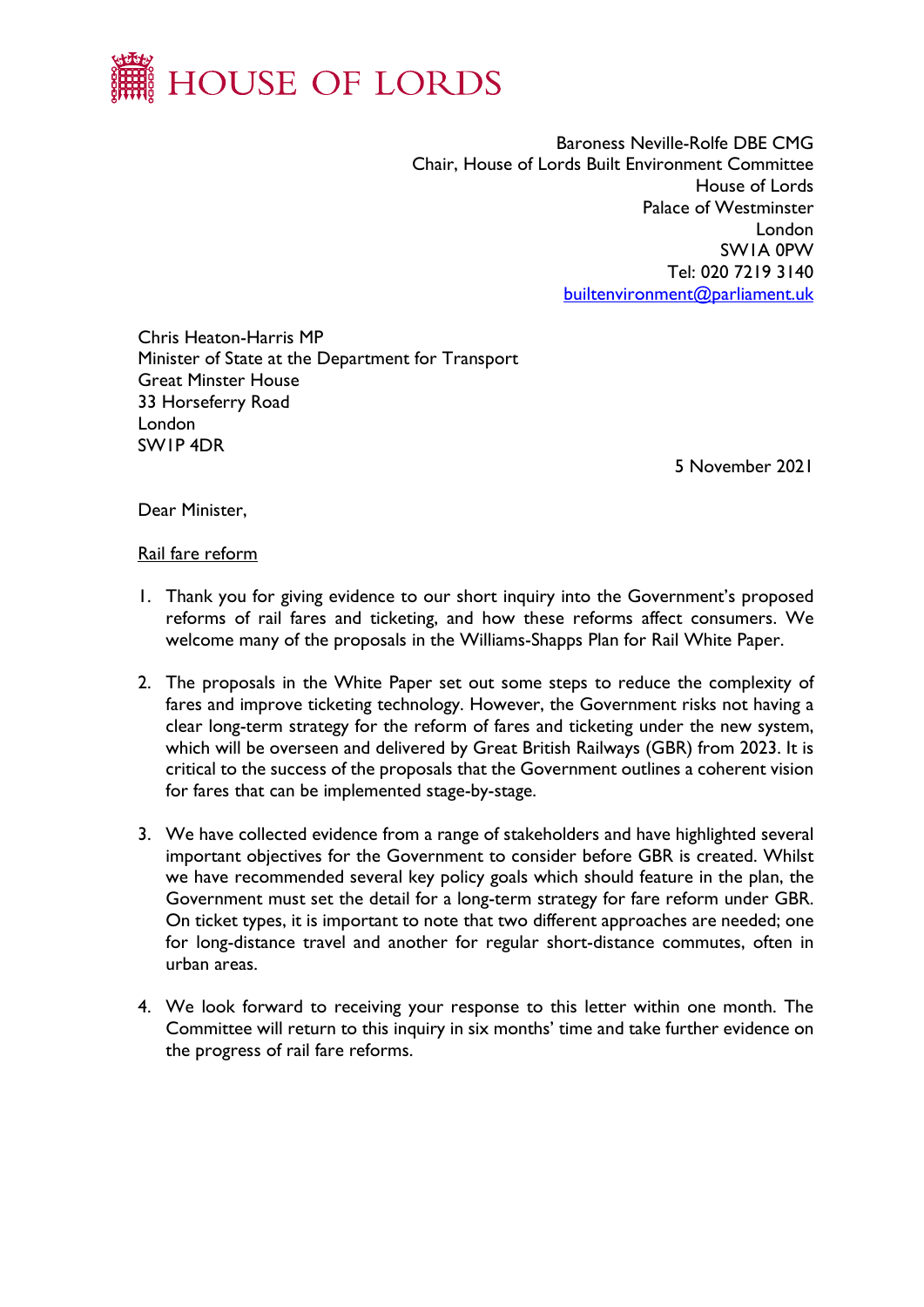# **Summary**

# *Fare simplification: need for a clear vision*

- The Government should develop a **vision** for a **simpler fare structure** before GBR is introduced in 2023. This will ensure that GBR is clear about its objectives and can successfully implement the new system.
- As part of this plan, it should be clear what the **early wins** will be, for instance in the reform of ticket types and the prioritisation of digitisation, to build public trust and stimulate a modal shift to encourage passengers to use rail services.

### *Technology*

- The Government needs to develop a plan to ensure that **contactless** payment options are available at all stations across the national rail network before the introduction of GBR in 2023.
- The Government should prioritise **digitisation**, by moving away from paper tickets to QR codes and make the **ticket infrastructure upgrades** which are needed across the network, while also continuing to provide **access to paper tickets** for those unable to access smart technologies. We heard evidence that upgrades would provide good return on investment.
- **Wi-Fi, phone and data connectivity** on the lines should be improved so that passengers can work remotely while they travel and buy tickets on-the-go.

### *Ticket types*

- We appreciate that two **different approaches** to ticketing reform are needed for the regular, short term journeys on a metro-style model and for long-distance travel. For commuters, single-leg pricing and contactless may generate more demand. For long-distance travellers, dynamic pricing may help to spread demand.
- The Government should consider options for implementing **single-leg pricing** on shorter routes and in commuter areas to deliver better value for customers who wish to make a single journey and to facilitate the expansion of contactless payment options.
- The Government should consider how to increase the use of **advance tickets** for longer journeys to help **increase non-peak revenues**. To achieve this, the Government should consider adopting **dynamic pricing** for advance fares, which is when prices increase and decrease with demand, as used by airlines.
- The Government should consider how to address the problem of **split ticketing**, which we have heard undermines trust in the system.
- The current **flexiseason ticket** provision is not satisfactory. The Government should consider ways of improving this scheme to attract more customers back onto the railways.

### *Promoting competition*

- There is an important role for a diverse range of **ticketing retailers**, which can help encourage innovation. The Government must ensure that all retailers operate on **fair commercial terms** with GBR.
- **Open access operators** are train operating companies that take full commercial risk for their services by purchasing individual routes and running on infrastructure owned by a third party. The Government should clarify the interaction between GBR and open access operators on fares.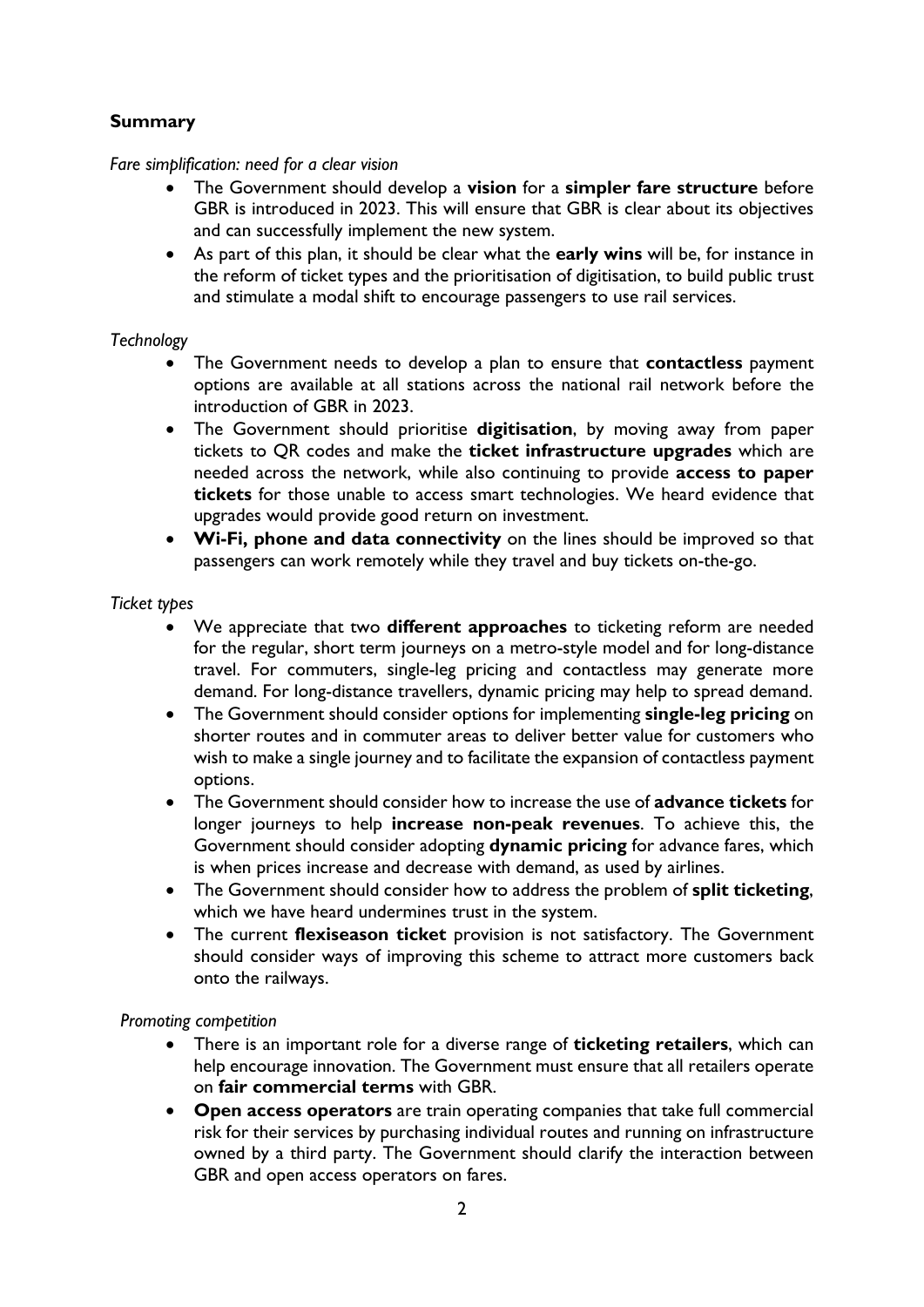### *Fare rises*

• The Government should announce the **regulated rail fare increases** for 2022 as a matter of urgency. The Government should be clear about when it will meet its ambition to **replace RPI with CPI** as the basis to calculate fare rises.

# **Key facts**

- A total of 388 million rail passenger journeys were made in Great Britain in 2020-21. This is just 22.3% of the 1,739 million journeys made in 2019-20 and represents the lowest level of annual passenger usage in absolute terms since passenger data were first collected in 1872. [1](#page-2-0)
- Passenger revenue totalled £1.9 billion in 2020-21. This is 18.3% of the £10.4 billion generated in  $2019-20.<sup>2</sup>$  $2019-20.<sup>2</sup>$
- Over the course of the pandemic, the Government provided almost  $£12$  billion in public subsidy to the railways.<sup>[3](#page-2-2)</sup>
- Regulated fares rose in March 2021 by 2.6% (RPI+1%).<sup>[4](#page-2-3)</sup> Based on the July 2021 RPI, regulated fares could rise by 4.8% in January 2022. [5](#page-2-4)
- Approximately 80% of Transport for London revenue comes from Pay As You Go technology and, of that, two-thirds comes from contactless payments.<sup>[6](#page-2-5)</sup>

# **Fare simplification**

5. The Williams-Shapps Plan for Rail promises that the creation of Great British Railways (GBR) will "simplify the current mass of complicated fares and tickets".<sup>[7](#page-2-6)</sup> GBR will be a new public body that will run and plan the rail network, own infrastructure and receive fare revenue. As Shashi Verma, Director of Strategy and Chief Technology Officer for TfL, told us:

> "no customer wakes up in the morning thinking the high point of their day is buying a ticket. It is a hindrance to most people's lives… Simplicity is absolutely key and making it simple to the point of being invisible would be a great aspiration to have."<sup>[8](#page-2-7)</sup>

6. Mark Smith, former British Rail manager, fares expert and author of the 'Man in Seat 61' blog, suggested that the best way to simplify the structure of fares would be to reduce the range of options to "three fare types, which could easily keep the terms that are already familiar to customers and staff." These would be "an anytime fare that is fully flexible, an off-peak fare that is semi-flexible, and an advance fare that is largely

<span id="page-2-0"></span><sup>1</sup> Office of Rail and Road, *Passenger rail usage 2020-21 Q4*:

<https://dataportal.orr.gov.uk/statistics/usage/passenger-rail-usage/> [accessed 23 September 2021] <sup>2</sup> Office of Rail and Road, *Passenger rail usage 2020-21 Q4*:

<span id="page-2-1"></span><https://dataportal.orr.gov.uk/statistics/usage/passenger-rail-usage/> [accessed 23 September 2021]

<span id="page-2-2"></span><sup>&</sup>lt;sup>3</sup> [Q 21\(](https://committees.parliament.uk/oralevidence/2738/html/)Chris Heaton-Harris MP, Minister of State, Department for Transport)

<span id="page-2-3"></span><sup>&</sup>lt;sup>4</sup> Regulated fares account for around 45% of rail fares and mostly cover commuter routes. The Government sets the rate of annual increase for regulated fares, which is currently calculated using RPI. The remaining 55% are unregulated fares. These cover journeys where passengers have realistic alternatives to travelling by train.

<span id="page-2-4"></span><sup>&</sup>lt;sup>5</sup> Office for National Statistics:<https://www.ons.gov.uk/economy/inflationandpriceindices/timeseries/czbh/mm23> [accessed 23 September 2021]

<span id="page-2-5"></span> $\frac{6}{9}$  Q [14](https://committees.parliament.uk/oralevidence/2684/html/) (Shashi Verma, Transport for London)

<span id="page-2-6"></span><sup>7</sup> *Williams-Shapps Plan for Rail*, p70: [Great British Railways \(publishing.service.gov.uk\)](https://assets.publishing.service.gov.uk/government/uploads/system/uploads/attachment_data/file/994603/gbr-williams-shapps-plan-for-rail.pdf)

<span id="page-2-7"></span><sup>8</sup> [Q 13](https://committees.parliament.uk/oralevidence/2684/html/) (Shashi Verma)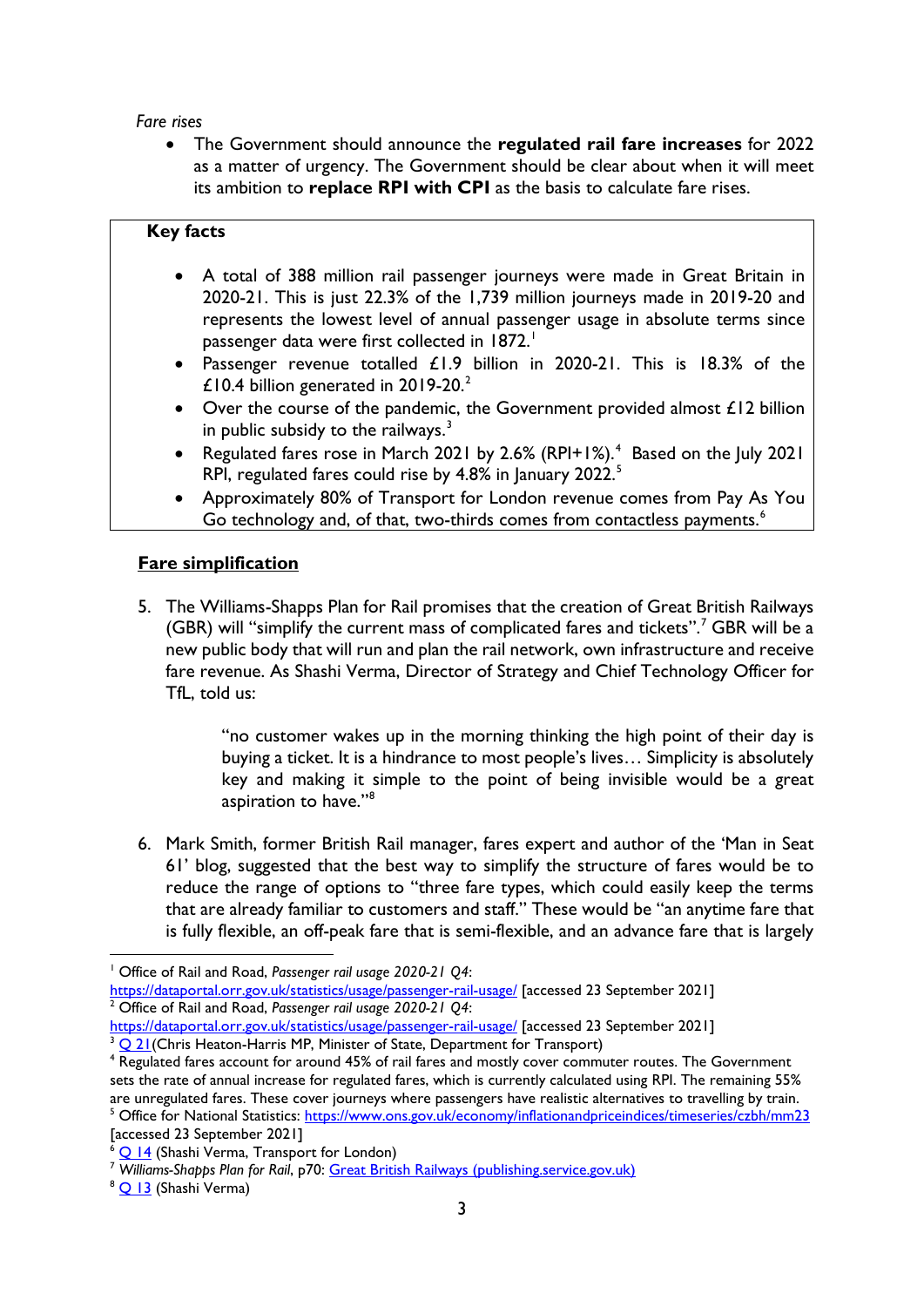inflexible."<sup>[9](#page-3-0)</sup> This would meet the Government's commitment to preserving the 'walk up and go' ticket option at the ticket office, while simplifying the pre-booked options to fully- and semi-flexible.

- 7. Discrepancies exist between routes and operators as to when an off-peak window opens. The off-peak period varies depending on location, which can cause confusion for customers. The Government should consider how to make the timings of the off-peak window more consistent.
- 8. While also calling for a simplification of rail fares, Railfuture have warned of the risks of over-simplification and adopting a 'one size fits all' approach: "Too much simplification is a concern; as a lack of sufficient choice is likely to have significant adverse impacts including suppressing demand… unused capacity… and overcrowding". [10](#page-3-1)
- 9. We have heard of the importance of setting out a coherent plan that outlines the longer-term objectives for GBR, which would enable a simpler fare structure to be implemented in stages. Shashi Verma said that "a broad vision is there. What is not there yet is an operable vision, so it is one thing to have the broad ideas", however he added that Government does not yet have a "comprehensive plan", adding that "more importantly" there is not "a plan to get from here to there."<sup>[11](#page-3-2)</sup>
- **10.The Government should develop a vision for a simpler rail fare structure and start to implement it before GBR is introduced in 2023.**
- **11.Our evidence suggests that introducing three simplified fare categories under the 'anytime, off-peak and advance' categories would offer consumers clarity. There should be greater consistency as to when the off-peak window begins and ends across the network.**
- **12.As part of the Government's plan, it should be clear what the early wins for GBR will be, to build public trust and stimulate a modal shift to encourage passengers to use rail services.**

# **Technology**

### *Contactless technology*

13. The Williams-Shapps Plan for Rail promises the expansion of Pay As You Go ticketing technology outside London. This reinforces the 2019 manifesto commitment to "extend contactless payment to almost 200 stations in the South East".<sup>[12](#page-3-3)</sup> We welcome this commitment. However, to fulfil the Government's levelling up ambitions, contactless technology must be implemented beyond the South East.

<span id="page-3-0"></span> $9^\circ$  [Q 3](https://committees.parliament.uk/oralevidence/2569/html/) (Mark Smith)

<span id="page-3-1"></span><sup>&</sup>lt;sup>10</sup> Supplementary written evidence from Railfuture [\(RFR0001\)](https://committees.parliament.uk/writtenevidence/38487/html/)

<span id="page-3-2"></span><sup>&</sup>lt;sup>11</sup> [Q13](https://committees.parliament.uk/oralevidence/2684/pdf/) (Shashi Verma)

<span id="page-3-3"></span><sup>&</sup>lt;sup>12</sup> The Conservative and Unionist Party Manifesto 2019, p. 27: 5dda924905da587992a064ba\_Conservative [2019 Manifesto.pdf \(website-files.com\)](https://assets-global.website-files.com/5da42e2cae7ebd3f8bde353c/5dda924905da587992a064ba_Conservative%202019%20Manifesto.pdf) [accessed 30 September 2021]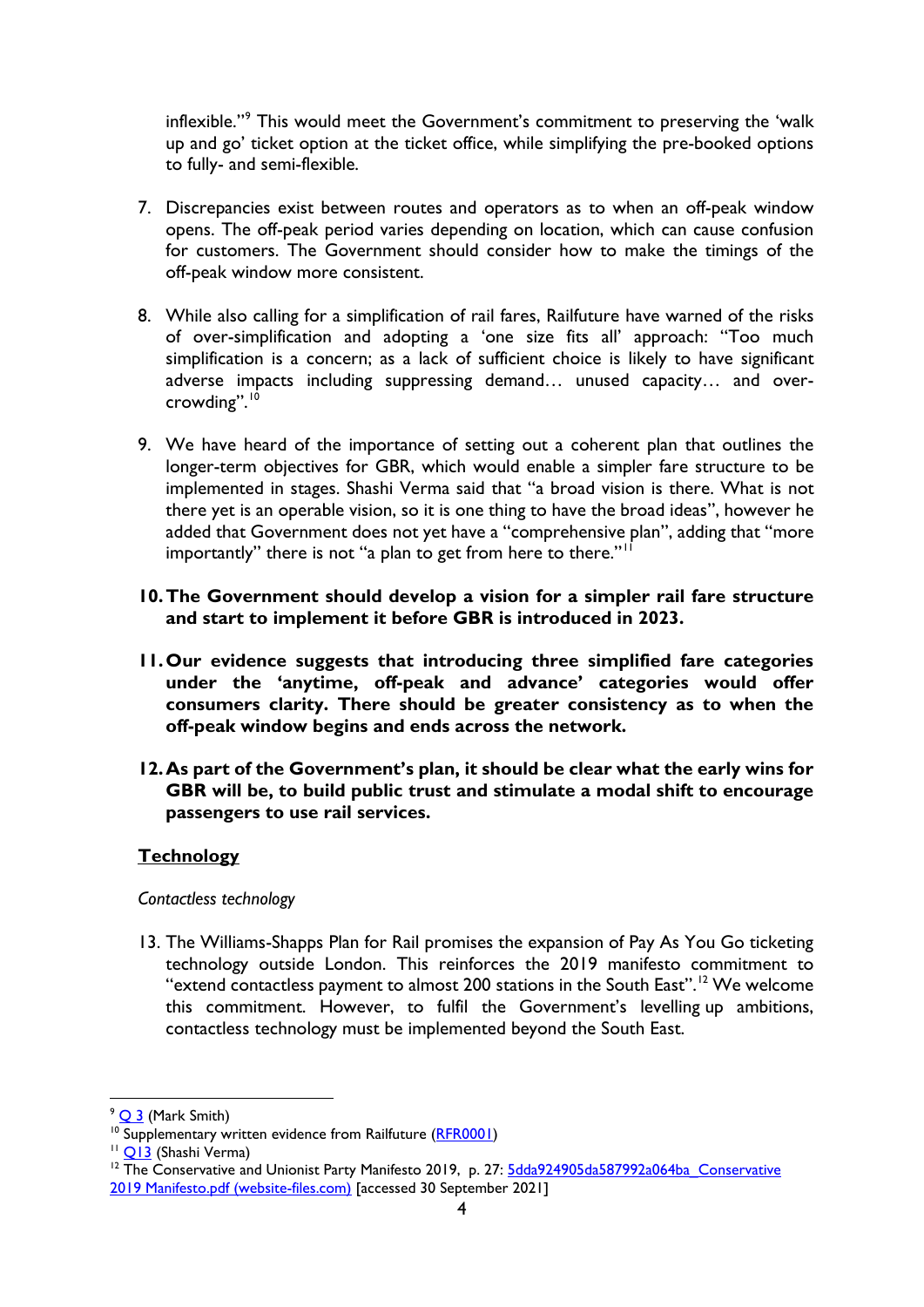- 14. In evidence to us you indicated that, while the Government "obviously want[s] to go to Pay As You Go... it does take quite a lot of money to replace these systems".<sup>[13](#page-4-0)</sup> However, we have heard that the substantial financial return means costs are likely to be recovered relatively quickly. Keith Williams told us that "For an investment of  $£300$  million or  $£400$  million the return is quite quick just because of the duplication of costs that has existed in the system to date".<sup>[14](#page-4-1)</sup>
- 15. The extension of contactless payments will require a simplified fare structure. In a 'touch in touch out' system, the customer must trust that they will get the best fare for their journey and will not be charged beyond the daily cap. Shashi Verma highlighted how contactless payments could be the means of restoring public trust: "having a vision of that kind is what is required to re-establish faith in the fares and ticketing system".<sup>[15](#page-4-2)</sup>

### 16. **The Government must develop plans to ensure that contactless payment options are available at all stations across the national rail network before the introduction of GBR in 2023.**

- 17. On the other hand, contactless payment is not necessarily the appropriate payment mechanism for longer distance travel. Contactless payments are often suited to shorter journeys and travel within urban areas. Longer journeys are more expensive so passengers may seek to know the total cost upfront.
- 18. Witnesses were clear that any combination of contactless and other payment methods should be simple and easy for customers to navigate. Ian Chaplain told us that it is "important that customers can go from a small village near Birmingham to London without having to buy two separate tickets or without two separate transactions."<sup>[16](#page-4-3)</sup>
- 19. Improving Wi-Fi, phone and data connectivity across the network will help passengers to work remotely on trains as they travel and to make uninterrupted phone calls. A secure and reliable connection is key to this. Better connectivity will also enable consumers to buy their tickets on-the-go via their mobile phones.
- **20.Technology should be introduced to integrate contactless payments with other forms of ticketing for longer journeys, so that consumers do not need multiple tickets for a single journey.**
- **21.Wi-Fi, phone and data connectivity on rail services should be improved so that passengers can work remotely while they travel, make uninterrupted phone calls and buy tickets on-the-go.**

### *Digitisation*

22. The White Paper sets out the Government's ambition for a "retail revolution" in rail ticketing. <sup>[17](#page-4-4)</sup> We welcome this ambition. Smart ticketing will be key, with tickets available through multiple self-service channels. Additionally, transport modes should be able to

<span id="page-4-0"></span><sup>&</sup>lt;sup>13</sup> O [19](https://committees.parliament.uk/oralevidence/2737/html/) (Chris Heaton-Harris MP)

<span id="page-4-1"></span> $14$  Q [44](https://committees.parliament.uk/oralevidence/2738/html/) (Keith Williams)

<span id="page-4-2"></span><sup>&</sup>lt;sup>15</sup> [Q 14](https://committees.parliament.uk/oralevidence/2684/html/) (Shashi Verma)

<span id="page-4-3"></span><sup>16</sup> *Ibid*

<span id="page-4-4"></span><sup>17</sup> *Williams-Shapps Plan for Rail:* p.22 and p.65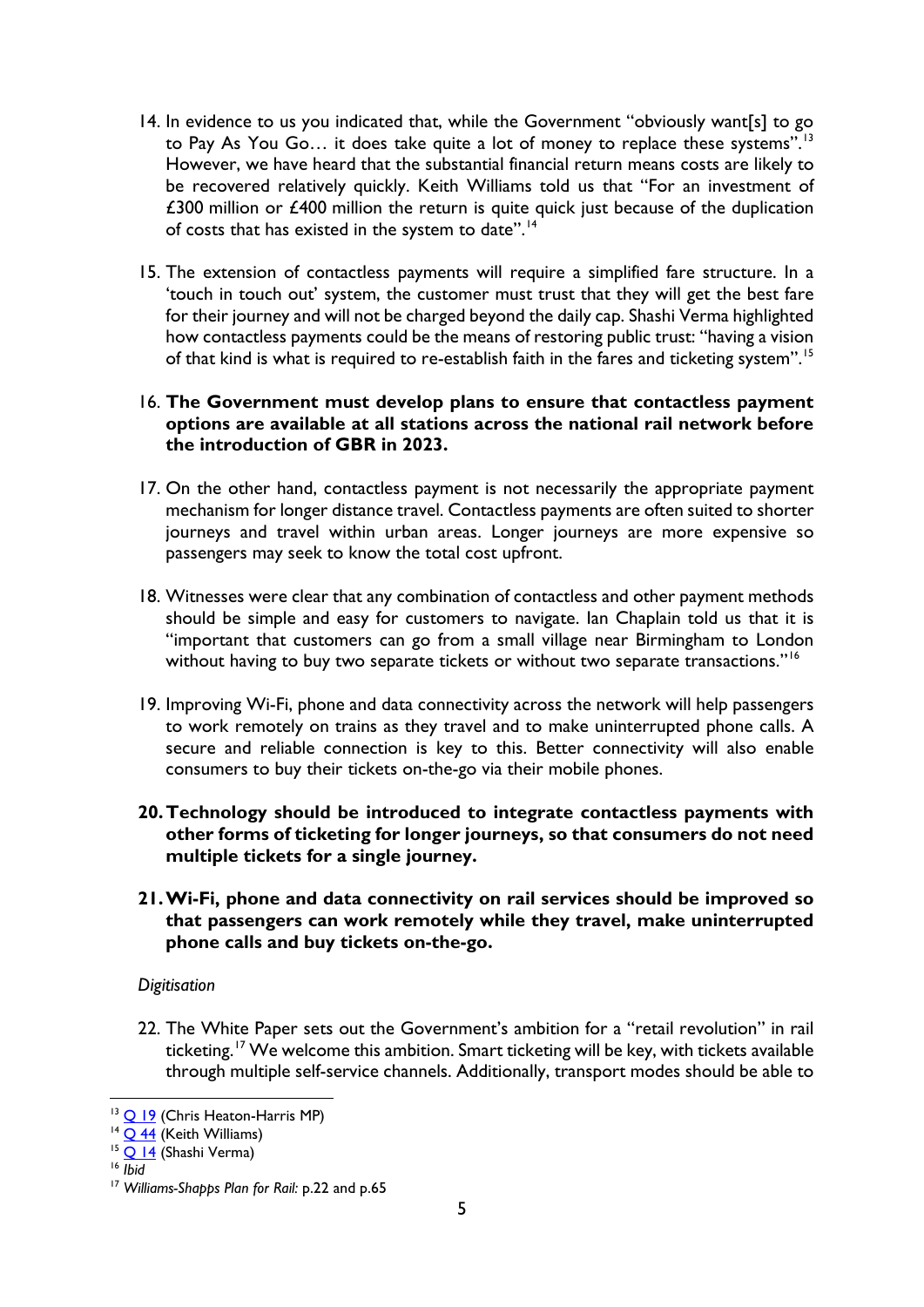interconnect with each other. We heard evidence that the comprehensive digitisation of rail ticketing will help to stimulate multi-modal travel.

- 23. Trainline told us that independent retailers are aiming to help facilitate more than 70% of tickets sold via online channels over the next five years.<sup>[18](#page-5-0)</sup> They suggest that the lower cost of sale (between 2% and 5%) would save the Government approximately £260 million per annum compared with the cost of sale for in-station purchases  $(>12\%).$
- 24. Digital forms of ticketing will require infrastructure upgrades at stations to enable smart cards, phones and QR codes to be scanned, which will have upfront costs. However, reducing paper circulation will reduce costs. The Government should ensure compatibility between the various forms of digital ticketing, so that customers are confident the technology will work reliably for their journey.
- 25. However, there will always be a need for some passengers to buy paper tickets and inclusion for those who do not have a bank card or smartphone is important. We support your statement that "there will always be a group of people who will want to use cash and we will ensure that there is always a way that they can".<sup>[19](#page-5-1)</sup>
- 26. Ticket vending machines have proved problematic to customers, as Ian Chaplin informed us: "Ticket vending machines provide a quite cryptic display of fares to customers, and it seems as though an element of industry knowledge is required to use them."[20](#page-5-2)
- **27.The Government should prioritise ticket digitisation. Infrastructure upgrades should take place at remaining ticket gates across the network. Fares displays on ticket vending machines should be simplified. Access to paper tickets should continue to be provided for those unable to use smart technologies.**

# **Ticket types**

28. We appreciate that two different approaches to ticketing reform are needed for the regular, short term journeys on a metro-style model and for long-distance travel. For commuters, single-leg pricing and contactless may generate more demand. For longdistance travel, dynamic pricing may help to spread demand for advance-purchase tickets and increase non-peak revenue.

# *Single-leg pricing*

29. Single-leg pricing is where a set fee is charged for one-way travel and that fee doubles when returning on the same route. A number of witnesses argued in favour of single-leg pricing as a means of simplifying fares. Under the current system, one-way fares are frequently only  $10p$  or  $£1$  less than a return, which means that failure to return from the same station to the same point of origin can almost double the cost of travel. In

<span id="page-5-0"></span><sup>&</sup>lt;sup>18</sup> Written evidence from Trainline [\(RFR0007\)](https://committees.parliament.uk/writtenevidence/39718/html/)

<span id="page-5-1"></span> $19$  Q [24](https://committees.parliament.uk/oralevidence/2738/html/) (Chris Heaton-Harris MP)

<span id="page-5-2"></span><sup>&</sup>lt;sup>20</sup> Supplementary written evidence from Omio [\(RFR0005\)](https://committees.parliament.uk/writtenevidence/39506/html/)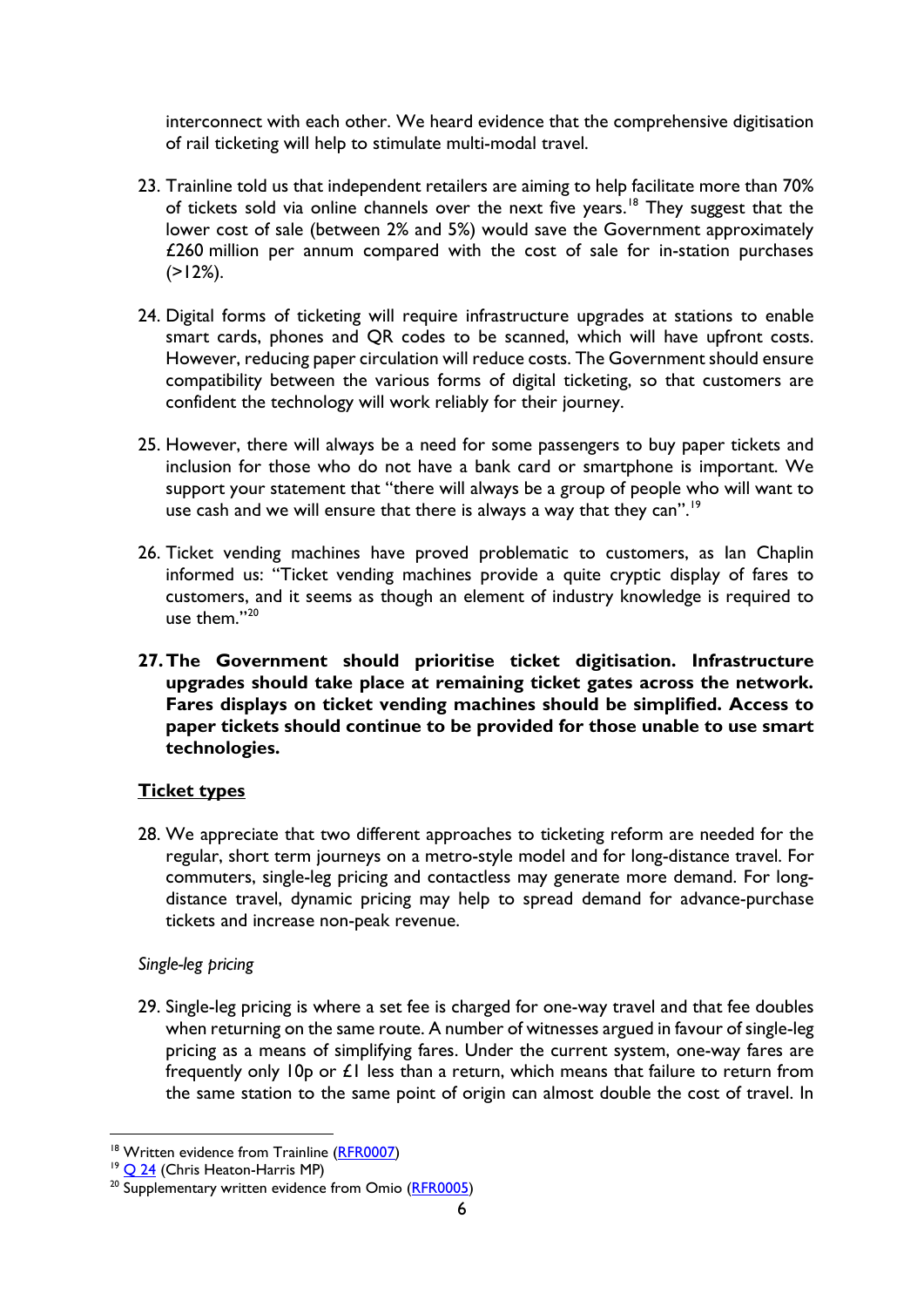contrast, single-leg fares permit circular journeys without penalty. For those who do wish to travel on a return journey, however, single-leg pricing does not offer savings as it will cost the same as a return ticket.

- 30. Single-leg pricing could help to even out demand across the network, by not penalising those who wish to travel at a combination of peak and off-peak times. Shashi Verma said: "The current situation where return tickets are only a little more expensive than single tickets is absurd and reflects, again, the pricing policies of the 1980s."<sup>[21](#page-6-0)</sup>
- 31. Single-leg pricing reflects best practice across Europe. Mark Smith stated:

"The national railways of France, Germany, Austria, Czech Republic all operate on this basis. Italy, Spain, Portugal also work like this, even if there is sometimes a small percentage discount for a round trip made with the most expensive fullflex fares. The Netherlands retains return fares, but priced at twice the one-way fare and only good for a day."<sup>[22](#page-6-1)</sup>

- 32. Rail Delivery Group (RDG), the body representing rail operators in the UK, noted that "the commitment to single leg pricing is notable by its absence" in the Government's proposed reforms.[23](#page-6-2)
- 33. We understand that the Department for Transport supported the single-leg pricing trial at London North Eastern Railway which began in January 2020, shortly before the pandemic. In evidence you agreed that single-leg pricing "is simpler to understand" and that "it is a popular method across rail networks across Europe".<sup>[24](#page-6-3)</sup>
- 34. We heard that single-leg pricing can facilitate contactless technology and is easy to sell on automated systems. Under a 'touch in touch out' system, consumers must be able to understand and trust the charging structure. Railfuture recommended that single-leg ticketing should have "an underlying set of single fares with well understood validity with discounts for aspects such as Railcards and regular usage (flexiseasons, day returns, etc.) and smart ticketing capping (weekly and monthly seasons, zone based, etc.)"<sup>[25](#page-6-4)</sup>
- **35.We have heard that a single-leg fare structure could deliver better value for customers who wish to make a single journey on shorter distance routes and could facilitate the expansion of contactless payments. While single-leg pricing may not be appropriate for longer-distance routes, the Government should consider options for implementing single-leg ticketing on shorter routes and in commuter areas.**

*Advance purchase tickets and dynamic pricing* 

36. We heard of the commercial advantages of advance purchase tickets. Advance tickets are single tickets which go on sale 12 weeks before the travel date and are limited in

<span id="page-6-0"></span><sup>&</sup>lt;sup>21</sup> [Q 13](https://committees.parliament.uk/oralevidence/2684/html/) (Shashi Verma)

<span id="page-6-1"></span> $22$  Supplementary written evidence from Mark Smith  $(RFR0002)$ 

<span id="page-6-2"></span><sup>&</sup>lt;sup>23</sup> Written evidence from the Rail Delivery Group [\(RFR0006\)](https://committees.parliament.uk/writtenevidence/39507/html/)<br><sup>24</sup> [Q 33](https://committees.parliament.uk/oralevidence/2737/html/) (Chris Heaton-Harris MP)

<span id="page-6-3"></span>

<span id="page-6-4"></span><sup>&</sup>lt;sup>25</sup> Supplementary written evidence from Railfuture [\(RFR0001\)](https://committees.parliament.uk/writtenevidence/38487/html/)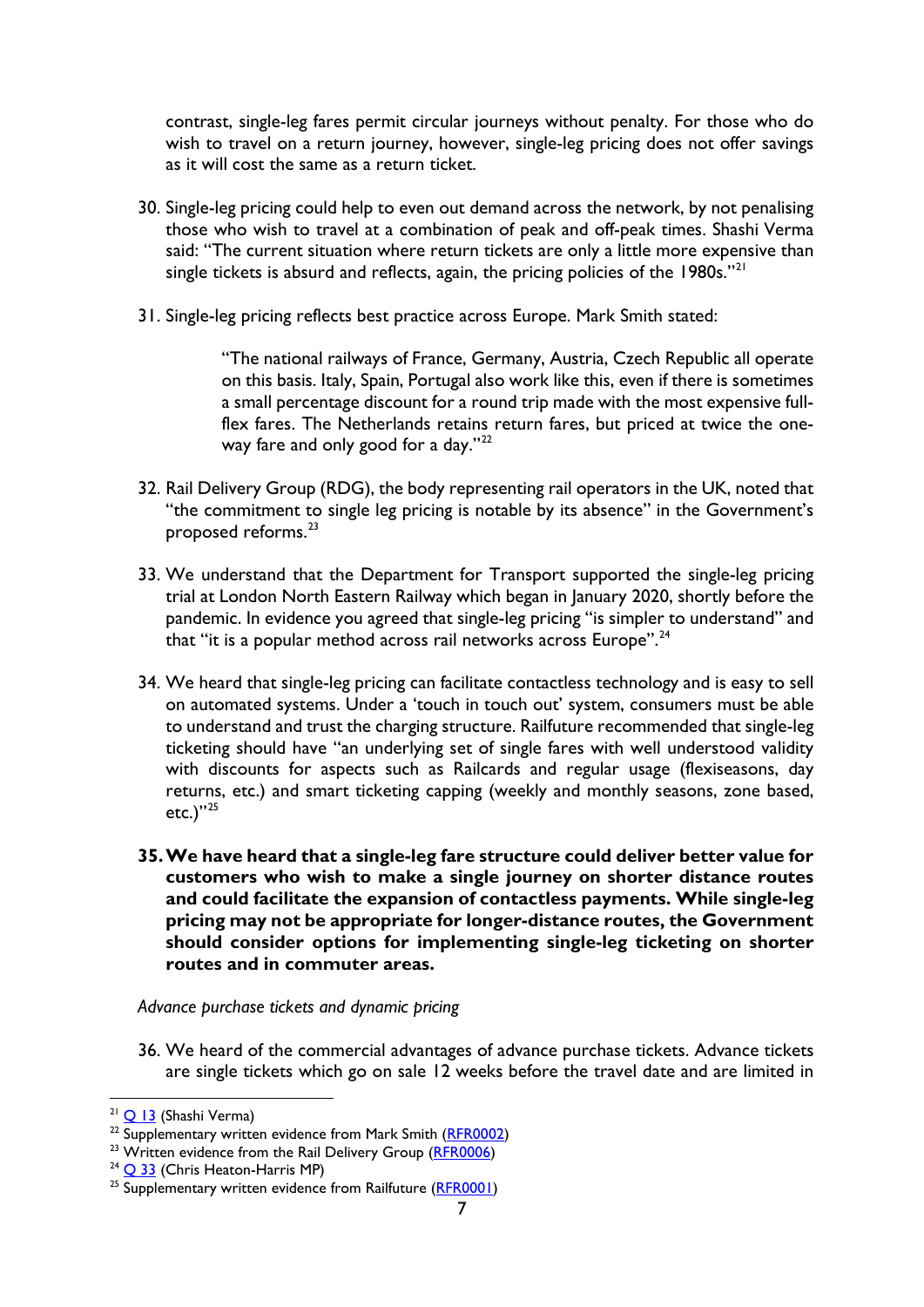number. They are valid only on a specific date, time and train and are non-refundable, but offer a cheaper fare in exchange for inflexible travel times.

- 37. Dynamic pricing is when the price of a product increases and decreases with demand, as used by airlines. Implementing dynamic pricing for advance fares on the railways could help to increase demand on emptier trains. Neil Middleton of Railfuture said: "If you have three people paying half price, your revenue is greater than if you have one person paying more."<sup>[26](#page-7-0)</sup> Evidence to our inquiry suggests that GBR should take advantage of dynamic pricing as airlines and hotels do, particularly given that peak income is unlikely to return to its pre-pandemic levels. Ian Chaplin recommended that "The railway needs to preserve [that] capability for customers to plan ahead, to buy ahead and to benefit from cheaper prices."<sup>27</sup>
- **38.The Government should consider how to increase the use of advance tickets for longer journeys, which could help increase non-peak revenues. To achieve this, the Government should adopt dynamic pricing for those able to plan in advance, as used in the airline industry. It should also consider extending the booking window for advance purchase tickets.**

### *Split ticketing*

- 39. Split ticketing is when a single journey that would normally require one ticket is broken down into multiple tickets, offering the consumer a cheaper end-to-end journey for travelling to the same destination. The discounts work by calculating where different pricing windows open across a journey, with the only requirement being that the train must stop at stations specified on the tickets. For example, the cost of an off-peak day return between Birmingham and York is  $E(72)$ ; when split into three tickets to the same destination with stops at Derby and Sheffield, the cost is  $£52.50<sup>28</sup>$  $£52.50<sup>28</sup>$  $£52.50<sup>28</sup>$  In this instance customers pay  $£19.50$  less for the exact same journey, provided they have purchased separate tickets between these destinations.
- 40. Trainline offer SplitSave, an app feature that automatically allocates the customer the cheapest fare for one journey, which may comprise two or more tickets. Trainline state that the savings derive from "taking advantage of the complexities of the UK rail fare system."<sup>[29](#page-7-3)</sup> They have indicated they will continue to offer split ticketing until one ticket always provides the cheapest option.
- 41. Other witnesses highlighted the negative impact that split ticketing can have on consumer trust. Mark Smith said that "split-ticketing has become a growth industry, sapping public confidence."<sup>[30](#page-7-4)</sup> Ian Chaplin agreed: "On transparency and fairness of prices, the split ticket anomaly… is a huge distraction for the railway. Not only does it dilute revenue, but it dilutes customers' confidence in the sector at large".<sup>[31](#page-7-5)</sup> Keith

<sup>29</sup> Trainline, *Split tickets*: <u>www.thetrainline.com/trains/great-britain/split-tickets</u> [accessed 24 September 2021]

<span id="page-7-4"></span><span id="page-7-3"></span><sup>30</sup> Supplementary written evidence from Mark Smith [\(RFR0002\)](https://committees.parliament.uk/writtenevidence/38488/html/)

<span id="page-7-0"></span> $26$  [Q](https://committees.parliament.uk/oralevidence/2569/html/) 7 (Neil Middleton)

<span id="page-7-1"></span> $27$   $\overline{Q}$  13 (Ian Chaplin)

<span id="page-7-2"></span><sup>&</sup>lt;sup>28</sup> Supplementary written evidence from Railfuture (<mark>RFR0001)</mark>

<span id="page-7-5"></span> $31$  [Q 13](https://committees.parliament.uk/oralevidence/2684/html/) (Ian Chaplin)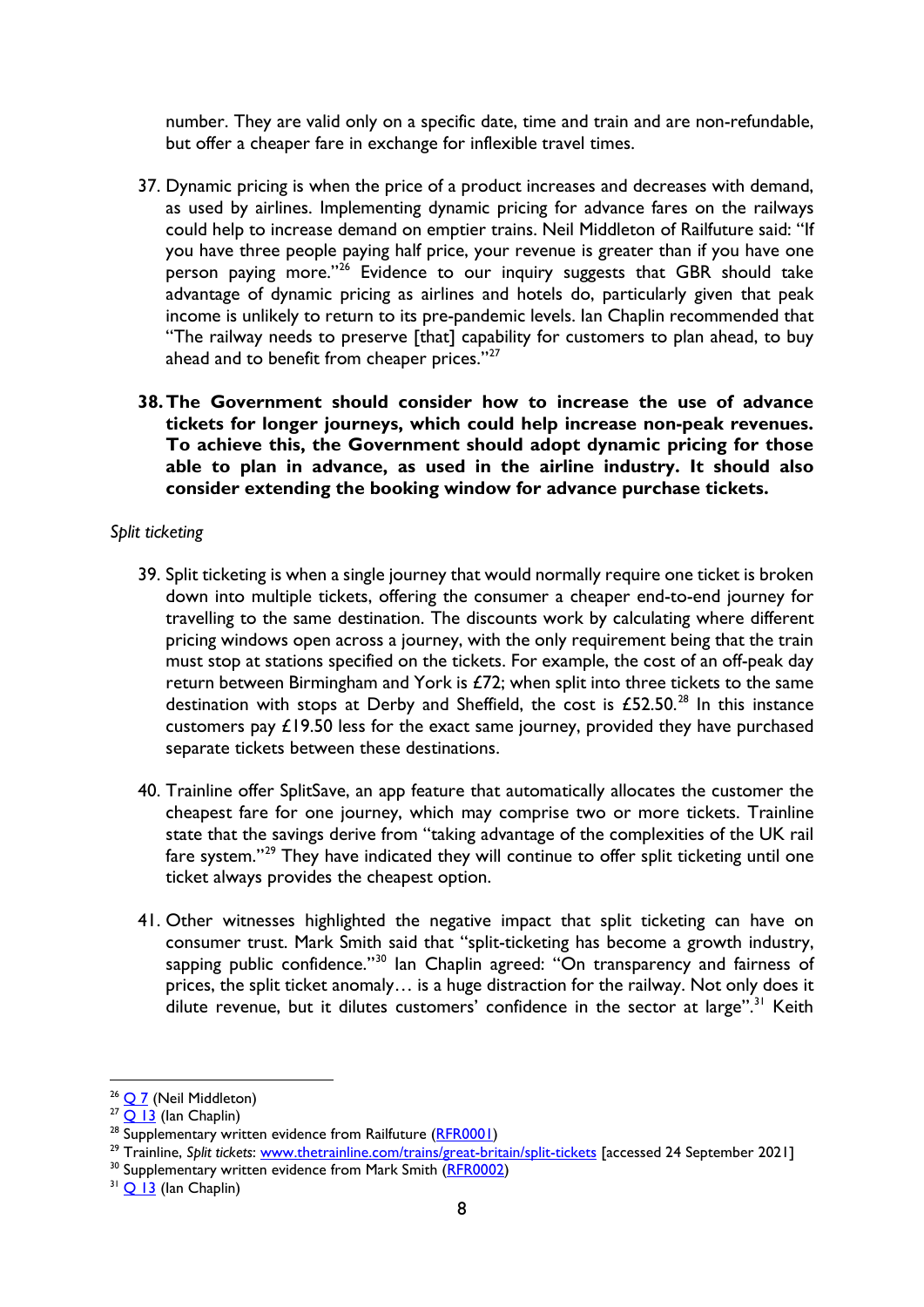Williams described the practice of split ticketing as: "the railway winning at the cost of the consumer".<sup>[32](#page-8-0)</sup>

42. We heard that the adoption of single-leg pricing could help to address split ticketing. Anthony Smith, Chief Executive of passenger watchdog Transport Focus, indicated that "between urban areas we can see that single-journey pricing would take away a lot of the split ticketing anomalies".<sup>[33](#page-8-1)</sup> He urged GBR to "[sort] out this split ticketing conundrum, whereby the railway will tell you, 'Here's the best value fare we can offer you' and yet, if you know what to do and go to one of the split ticketing websites, you can find a much better deal". Greater transparency about split ticketing could help solve some of this discrepancy.

### **43.The Government should consider how to address the problem of split ticketing, which we have heard undermines trust in the system.**

### *Flexiseason tickets*

- 44. Plans for the new flexiseason tickets were outlined in the White Paper and allow for eight journeys to take place over a 28-day period during peak times. These new fares were introduced to stimulate the commuter market as travel restrictions lifted from July 2021 and to reflect altered working practices. Flexiseason tickets went on sale in June 2021. Witnesses to our inquiry were critical of the product. Neil Middleton suggested that "the flexiseason makes life more difficult for commuters because they have more choices."[34](#page-8-2)
- 45. Railfuture have undertaken research to assess the savings from flexiseason tickets. Depending on the route, the discount compared with buying a normal season ticket or day tickets varies between good and negligible. For instance, on the Bedford to London route the discount of a 7-day season ticket *versus* an anytime day return is 44.6%, whereas for a flexiseason the discount is only 12.5%.<sup>[35](#page-8-3)</sup>
- 46. On flexiseason tickets, Mark Smith said: "The key flaw is that you need to decide up front to predict exactly how many days you are going to be travelling to decide between products. Any long-term solution has to do away with that necessity."<sup>[36](#page-8-4)</sup>
- 47. In evidence you indicated that rail passenger numbers have shifted since the pandemic: "currently there is this gap where very few people do commute on the peak services, and then gradually, over the rest of the day, when off-peak kicks in, you get larger numbers".<sup>[37](#page-8-5)</sup> Flexiseason tickets ought to capitalise on this increase in off-peak travel and be available to those traveling outside the traditional peak. Railfuture have called for an extension of the eight journeys in 28 days to 31 days, to reflect that commuters do not travel in 4-week clusters, and to cater to other priorities such as sickness or holiday.

<span id="page-8-0"></span><sup>&</sup>lt;sup>32</sup> [Q 39](https://committees.parliament.uk/oralevidence/2738/pdf/) (Keith Williams)

<span id="page-8-1"></span><sup>&</sup>lt;sup>33</sup> [Q 13](https://committees.parliament.uk/oralevidence/2684/html/) (Anthony Smith)

<span id="page-8-2"></span> $34$   $\overline{Q8}$  (Neil Middleton)

<span id="page-8-3"></span><sup>&</sup>lt;sup>35</sup> Railfuture on Twitter, 21 June 2021:<http://twitter.com/Railfuture/status/1406877119234416640> [accessed 5 October 2021]

<span id="page-8-4"></span> $36$  [Q 8](https://committees.parliament.uk/oralevidence/2569/html/) (Mark Smith)

<span id="page-8-5"></span><sup>&</sup>lt;sup>37</sup> [Q 30](https://committees.parliament.uk/oralevidence/2738/html/) (Chris Heaton-Harris MP)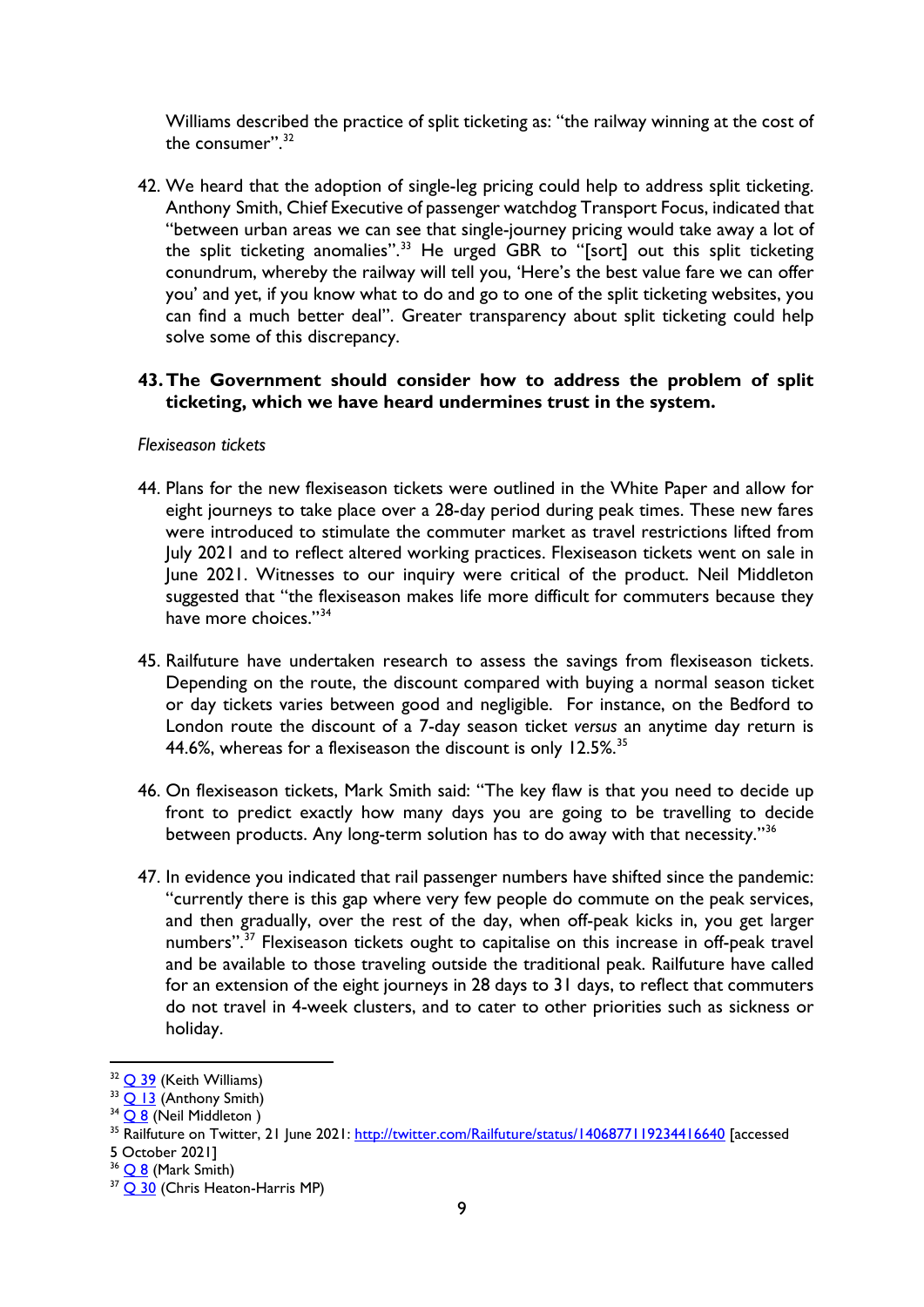- 48. Barry Doe, fares consultant at RAIL magazine, expressed concern that TfL did not sign up to the flexiseason product. He warned that this would cause "huge complications with people who now have to predict whether they should buy a day travelcard when they arrive in London or use their contactless to pay for odd journeys" and added that passengers might "all end up paying more than if they had bought an ordinary season [ticket]".<sup>[38](#page-9-0)</sup>
- 49. Ultimately, the best solution would be to have a system whereby fares are automatically capped across a contactless network, with the technology calculating the optimal deal for the customer based on how many days per week they travel. Mark Smith suggested: "In the future, we could have a system where you start on daily rates… You then get a discount for multiple journeys and perhaps this is capped at a weekly or monthly season rate, in the same way that TfL successfully caps one-off trips at the travelcard rate".<sup>[39](#page-9-1)</sup> In the short term, and until that technology is integrated across the network, the flexiseason ticket product requires urgent revision.
- **50.The current flexiseason ticket provision is not satisfactory. The Government should consider ways of improving the flexiseason ticket so that it can attract more customers. We recommend that improvements are implemented before the end of the year, so that commuters can plan their work and travel patterns.**

### **Promoting competition**

### *Third-party retailers*

- 51. We heard that third-party retailers bring innovation and more customers to the industry. For example, Trainline introduced e-tickets and more recent data-driven features such as the Crowd Alerts app, which enables passengers to share real-time updates of how crowded sections of a train are.
- 52. The White Paper states that "a single website and app [through GBR] will end the current confusing array of train company sites". At the same time, it promises that "independent retailers will be able to sell rail tickets, including online and in shops".  $40$ In evidence, you said that the Government intends to encourage third-party retailers: "We expect there to be a plethora of new people coming in in this tech area to offer all sorts of different products and to join things up".<sup>[41](#page-9-3)</sup> The Government will need to provide a fair commercial environment to enable these companies to flourish. Trainline informed us of the importance of having "equivalent access to commission levels, data, products, and features" for all retailers including GBR. Trainline also wish to see structural separation between GBR's retail business and the rest of GBR, and informed us that there should be robust independent oversight of GBR retail arrangements from an external regulator, such as the Office of Rail and Road. $42$

<span id="page-9-0"></span> $38$   $\overline{\bigcirc}$  8 (Barry Doe)

<span id="page-9-1"></span> $39$   $\overline{O8}$  (Mark Smith)

<span id="page-9-2"></span><sup>40</sup> *Williams-Shapps Plan for Rail,* p. 67

<span id="page-9-3"></span><sup>&</sup>lt;sup>41</sup> Q [25](https://committees.parliament.uk/oralevidence/2738/html/) (Chris Heaton-Harris MP)

<span id="page-9-4"></span><sup>42</sup> Written evidence from Trainline [\(RFR0007\)](https://committees.parliament.uk/writtenevidence/39718/html/)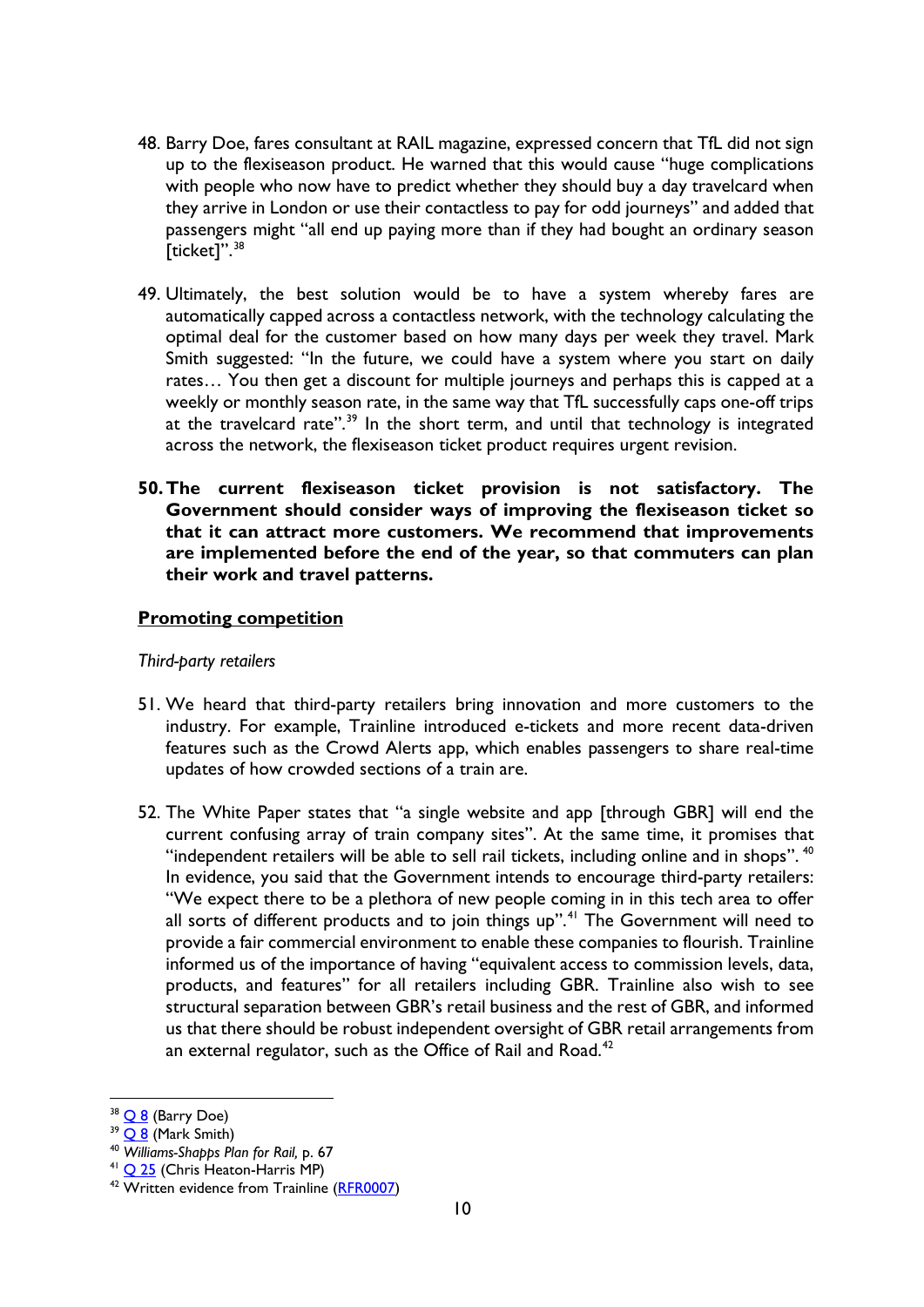53. As Ian Chaplin, of European retailer Omio and formerly Trainline, put it:

"Given that there is no planned competition on the tracks (save for a small element of Open Access), it is important that the competition for the sale of tickets is maintained as this will create the natural market forces which will continue to drive innovation and quality."<sup>[43](#page-10-0)</sup>

- 54. We heard of successful third-party ticket retailing in other countries, where competition has grown the market. The French national railway expanded their reach by selling tickets via a third-party retailer, despite initial resistance. Germany and Austria are actively encouraging third-party retailers to connect to their systems to extend their reach.
- **55.There is an important role for a diverse range of ticketing retailers, which can help encourage innovation. The Government must ensure that all retailers, including GBR, operate on fair commercial terms and this should be agreed before the introduction of GBR in 2023.**

*Open access operators* 

- 56. Open access operators are train operating companies that take full commercial risk for their services by purchasing individual routes and running on infrastructure owned by a third party. The White Paper makes limited reference to open access operators, but does state: "there will also be the potential for new open access services to be explored in the future where spare capacity exists".<sup>44</sup>
- 57. First Rail, who operate around 27% of the UK rail market,<sup>[45](#page-10-2)</sup> wrote:

"we regard plans to create a single channel and route for buying rail fares with caution… Given that open access exists to meet demand unfulfilled by the contracted network, binding open access operators into a national retailing framework makes little sense."[46](#page-10-3)

- 58. First Rail have indicated that the commercial freedom to take revenue risk is crucial to their success, with their recent fares initiatives including discounts for couples and families and the availability of advanced ticket pricing on the day of travel.
- **59.The Government should clarify the interaction between GBR and open access operators on fares. This needs to be agreed before the creation of GBR, that is by 2023.**

<span id="page-10-0"></span><sup>&</sup>lt;sup>43</sup> Supplementary written evidence from Omio [\(RFR0005\)](https://committees.parliament.uk/writtenevidence/39506/html/)

<span id="page-10-1"></span><sup>44</sup> *Williams-Shapps Plan for Rail*, p.58

<span id="page-10-2"></span><sup>45</sup> Firstrail, *About FirstGroup*: https:/[/www.firstgroupplc.com/about-firstgroup/uk-rail.aspx](http://www.firstgroupplc.com/about-firstgroup/uk-rail.aspx) [accessed 5 October 2021]

<span id="page-10-3"></span><sup>&</sup>lt;sup>46</sup> Written evidence from First Rail [\(RFR0004\)](https://committees.parliament.uk/writtenevidence/39505/html/)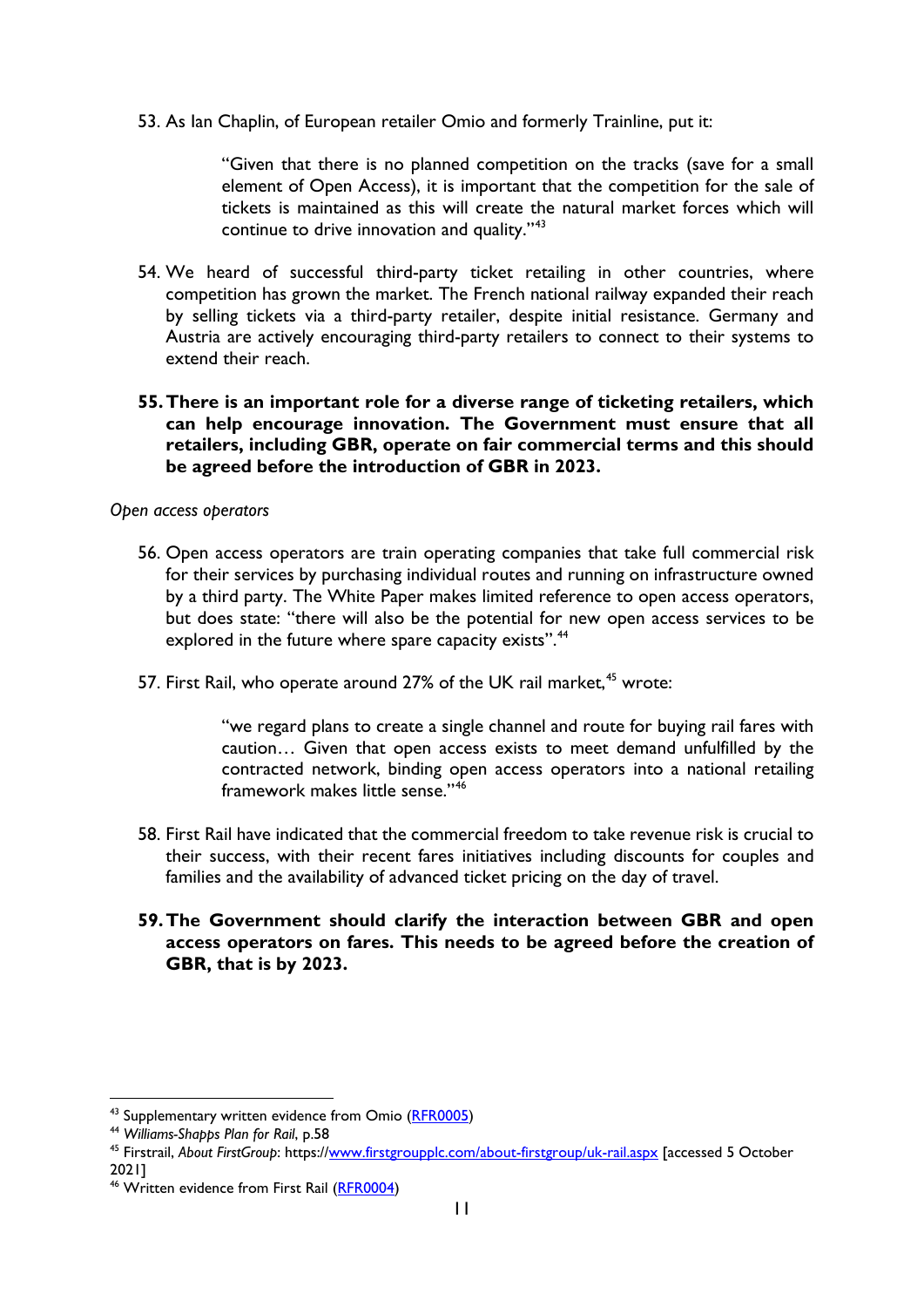# **Fare rises**

- 60. Regulated fares account for around 45% of fares and cover mostly commuter routes.<sup>[47](#page-11-0)</sup> The Government uses the Retail Prices Index (RPI) as a baseline to cap regulated fare increases. In March 2021, fare prices increased at RPI+1% (2.6%). This was the first time that prices had been raised by 1% above RPI inflation since  $2013.^{48}$  $2013.^{48}$  $2013.^{48}$
- 61. We understand that the Government delayed the regulated rail fare increases from January to March 2021 to reflect travel restrictions. The Government has delayed the announcement of rail fare rises for 2022. Based on the July 2021 RPI of 3.8%, [49](#page-11-2) rail fares may rise by 4.8% in January 2022, if the practice of RPI+1% is continued. This price increase could significantly deter passengers from returning to the railways.
- 62. The Office for National Statistics stopped using RPI as an official National Statistic in 2013, concluding that it did not meet the required standard for designation.<sup>[50](#page-11-3)</sup> In its 2019 report, *Measuring Inflation*, the House of Lords Economic Affairs Committee criticised the Government for "inflation shopping", by opting for RPI to raise revenue and the Consumer Prices Index (CPI) when allocating funding.<sup>[51](#page-11-4)</sup> The then Chancellor stated: "in the rail industry, where regulated rail fares are linked to RPI, the Secretary of State for Transport has been explicit that he would like to move away from RPI".<sup>[52](#page-11-5)</sup> In 2018, the Secretary of State for Transport, wrote to four rail unions proposing that rail fares could be linked to CPI rather than RPI, if costs, including pay deals, were also uprated by CPI.
- 63. At our evidence session you said: "in 10 years' time RPI disappears as a method of calculation of inflation. At some point, and I would rather it be in the near future, we want to make that shift".<sup>[53](#page-11-6)</sup> You suggested that "there are other ways that we can stimulate the market by price that would help us. That might mean something different to CPI." Should rail fare increases be based on CPI, this will also need to apply to staff wage increases.
- **64.The Government should announce regulated rail fare increases as a matter of urgency, so that passengers can make travel plans ahead of the fare increases in January 2022.**
- **65.The Government should announce the regulated rail fare increases for 2022 as a matter of urgency. The Government should be clear about when it will meet its ambition to replace RPI with CPI as the basis to calculate fare rises.**

<span id="page-11-0"></span><sup>&</sup>lt;sup>47</sup> House of Commons Library, Railways: fares statistics, Briefing Paper, <u>SN06384</u>, 30 November 2018, p. 3<br><sup>48</sup> Railfuture, *Fare rises – RPI vs CPI: Railfuture* | Fare rises - RPI vs CPI [accessed 1 October]

<span id="page-11-1"></span><sup>49</sup> ONS, *RPI All Items*: [RPI All Items: Percentage change over 12 months: Jan 1987=100 -](https://www.ons.gov.uk/economy/inflationandpriceindices/timeseries/czbh/mm23) Office for National

<span id="page-11-3"></span><span id="page-11-2"></span>[Statistics \(ons.gov.uk\)](https://www.ons.gov.uk/economy/inflationandpriceindices/timeseries/czbh/mm23) [accessed 1 October] 50 ONS, [Shortcomings of the Retail Prices Index as](https://www.ons.gov.uk/economy/inflationandpriceindices/articles/shortcomingsoftheretailpricesindexasameasureofinflation/2018-03-08) a measure of inflation: **Shortcomings of the Retail Prices Index as** <u>a measure of inflation - [Office for National Statistics \(ons.gov.uk\)](https://www.ons.gov.uk/economy/inflationandpriceindices/articles/shortcomingsoftheretailpricesindexasameasureofinflation/2018-03-08)</u> [accessed 1 October]

<span id="page-11-4"></span><sup>&</sup>lt;sup>51</sup> Economic Affairs Committee, <u>Measuring Inflation</u>, (5<sup>th</sup> Report, Session 2017-19, HL Paper 246) Chapter 3 <sup>52</sup> *Ibid.*

<span id="page-11-6"></span><span id="page-11-5"></span><sup>53</sup> Q [30](https://committees.parliament.uk/oralevidence/2738/html/) (Chris Heaton-Harris MP)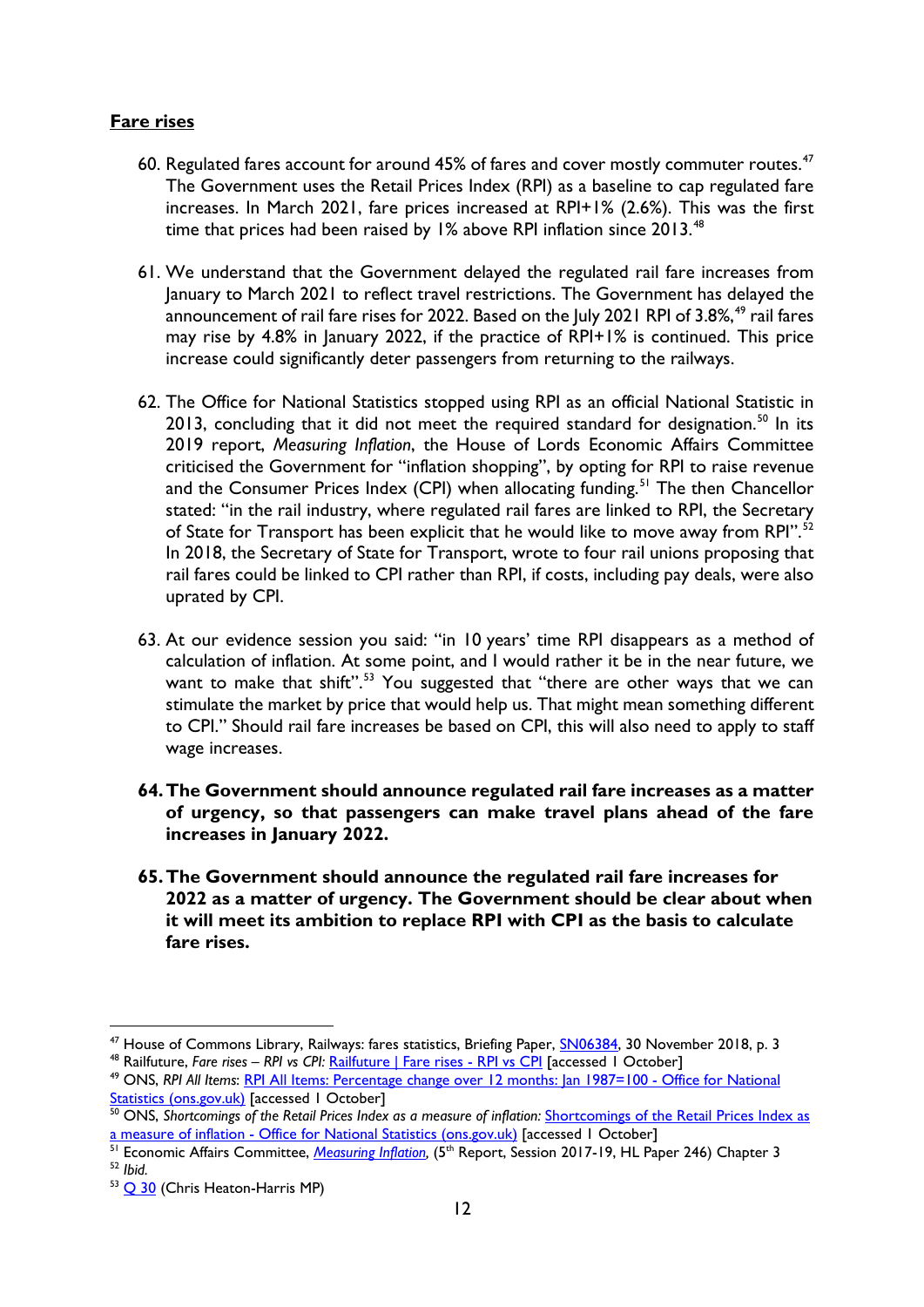66. Thank you for considering our evidence and recommendations. We will also send copies of this letter to the Secretary of State for Transport and to Huw Merriman MP, Chair of the Commons Transport Committee.

Yours sincerely,

Lucy Neille-Rolfe

Baroness Neville-Rolfe DBE CMG Chair, House of Lords Built Environment Committee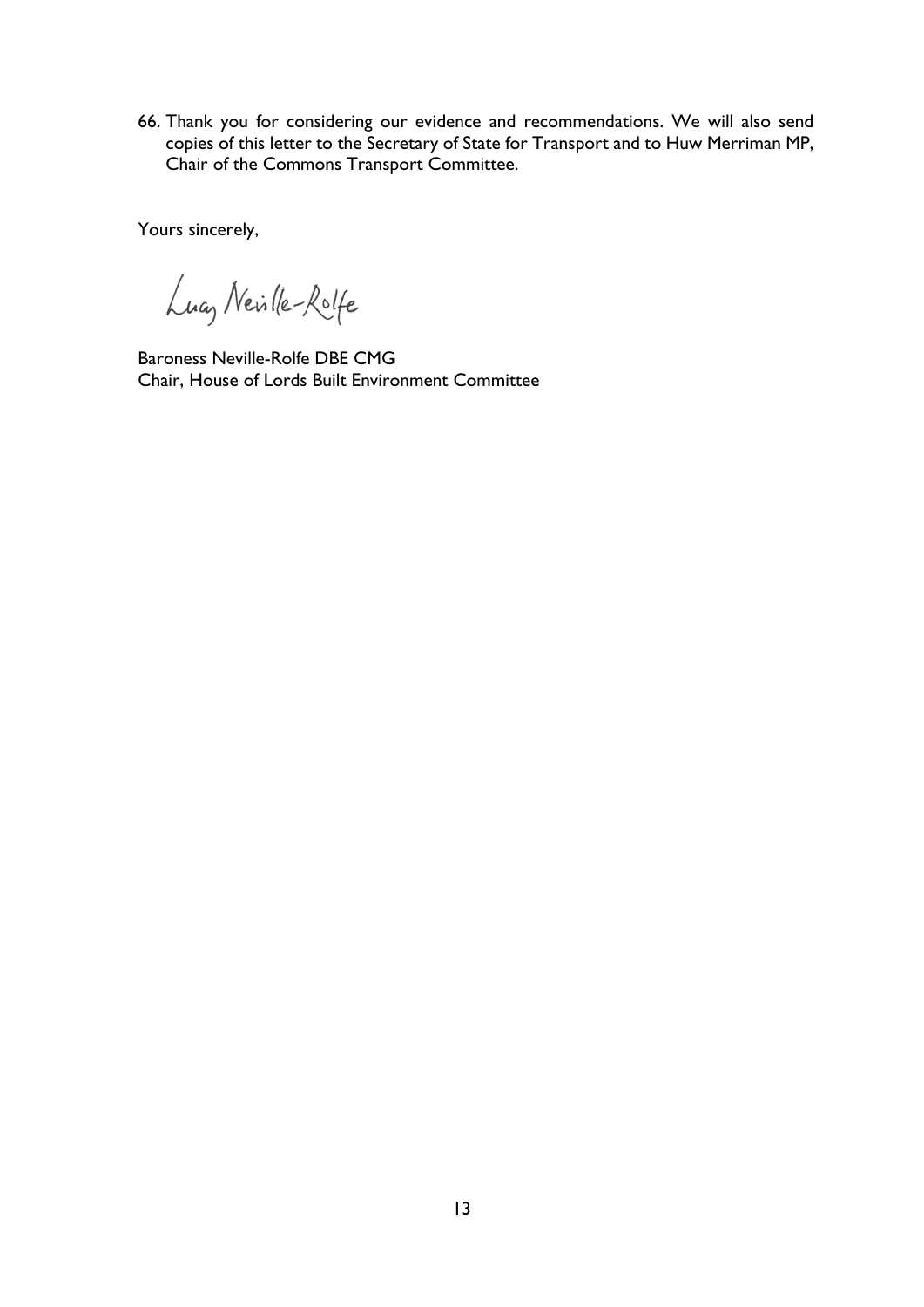### **Appendix 1: List of members and declarations of interest**

*Members* Baroness Bakewell Lord Berkeley Lord Best Lord Carrington of Fulham Baroness Cohen of Pimlico Lord Grocott Lord Haselhurst The Earl of Lytton Lord Moylan Baroness Neville-Rolfe (Chair) Lord Stunell Baroness Thornhill *Declarations of interest* Baroness Bakewell *No relevant interest to declare* Lord Berkeley *Board member, Allrail* Lord Best *No relevant interest to declare* Lord Carrington of Fulham *No relevant interest to declare* Baroness Cohen of Pimlico *No relevant interest to declare* Lord Grocott *No relevant interest to declare* Lord Haselhurst *Chair, West Anglia Rail Taskforce* The Earl of Lytton *No relevant interest to declare* Lord Moylan *Member, Board of the Ebbsfleet Development Corporation* Baroness Neville-Rolfe (Chair) *Non-Executive Director, Capita plc* Lord Stunell *Honorary President of the Goyt Valley Rail Users Group* Baroness Thornhill *No relevant interest to declare*

A full list of Members' interests can be found in the Register of Lords' interests: [https://www.parliament.uk/mps-lords-and-offices/standards-and-interests/register-of-lords](https://www.parliament.uk/mps-lords-and-offices/standards-and-interests/register-of-lords-interests/)[interests/](https://www.parliament.uk/mps-lords-and-offices/standards-and-interests/register-of-lords-interests/)